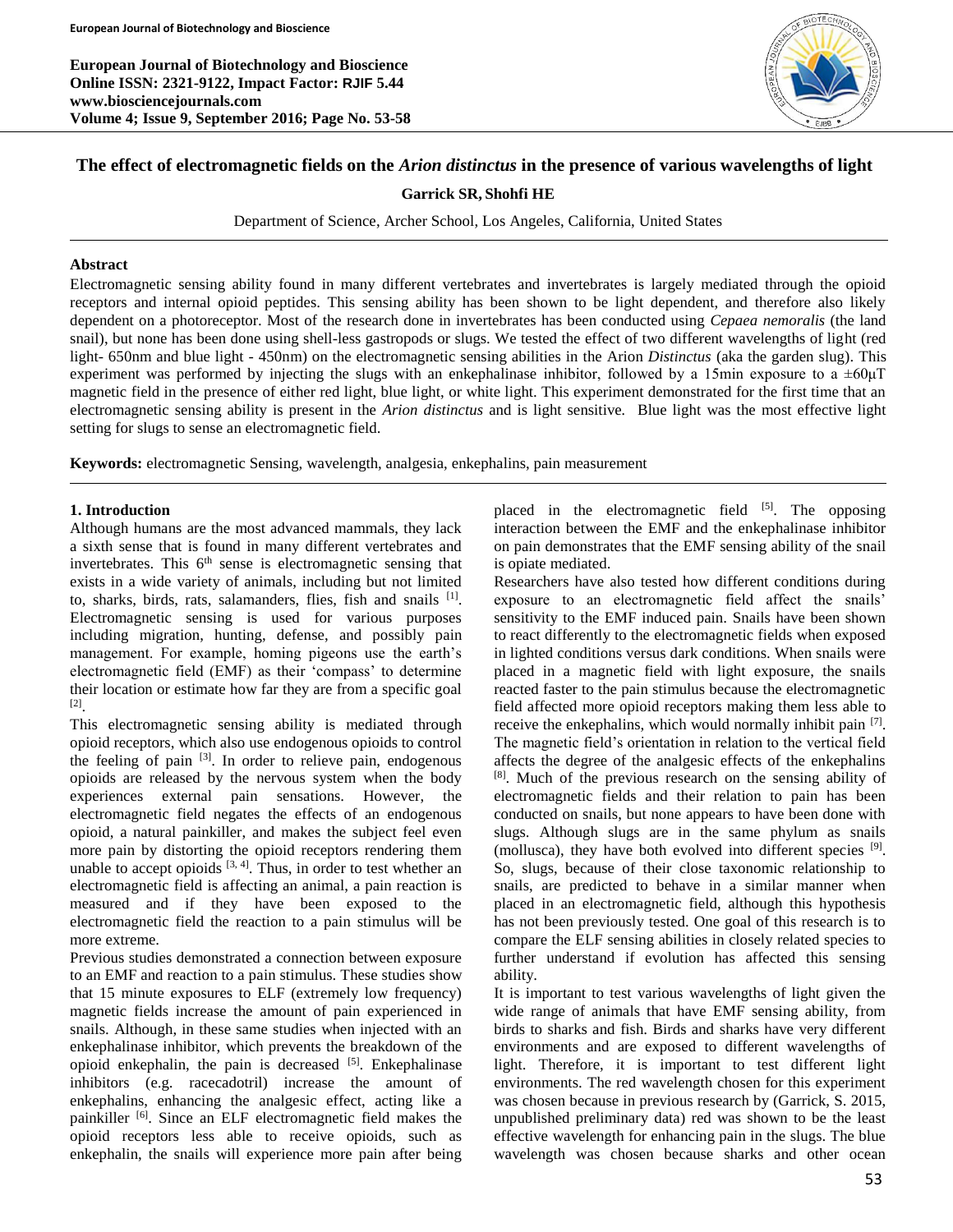#### **European Journal of Biotechnology and Bioscience**

creatures experience blue wavelengths more frequently than other wavelengths as the water filters out other colors. This experiment tests the differing effects of red light (730nm), blue light (455nm), and broad spectrum white light on the slug's response to pain under each light condition.

This research is significant because very little is known about the relationship of electromagnetic sensing in invertebrates and how it is affected by light  $[10]$ . This information could give us more insight into a sixth sense that many animals possess and this natural interaction of light and electromagnetic fields can be affected by human intervention, either deliberate or accidental.

#### **2. Methods**

## **Helmholtz Coil Construction**

The electromagnetic field was created using a Helmholtz Coil, built and designed based on the previous research by Kirschvink [11] . A Helmholtz Coil consists of two to four solenoid magnets of the same size and placed on the same axis, creating a uniform electromagnetic field. Kirschvink [11], evaluated various coils and their corresponding field areas. The Merritt *et al.* coil was chosen because it had the largest area of constant magnetic field strength in the center of its four coils. The coils were built using a laser cutter to shape the acrylic support structure and then each was wrapped in magnet wire once the structures were finalized. The coils generate a constant ±60μT electromagnetic field, which is comparable to the Earth's natural magnetic field. The Helmholtz coil had modifications in order to accommodate both snails and slugs. Two trays were designed for holding the slugs and snails: one that was able to keep the snails contained while also accommodating for the size of their shells and one with a smaller cavity for the slugs (Figure 1).



**Fig 1:** Power source and Helmholtz Coil generating ±60μT electromagnetic field.

# **Light Box Construction**

Two light boxes were constructed for experimental trials. Holes were cut into the top and sides of the box where 10 blue or red LEDs were evenly placed. The LEDs were soldered together on top of the box and connected to a power source to create a uniform intensity of light (LED World 2.5V 3W red high power LED 620-630nm 20mm star base 700mA; 460- 470nm 3.5V 3W, blue). The Helmholtz coil was then placed on the platform with the box fitting over it. Experiments with slugs or snails not exposed to single wavelength light as a control were performed in standard fluorescent lighting.

## **Slug and Snail Core Conditions**

The research subjects are brown slugs and garden snails (Niles Biological, Sacramento, CA) Each slug varied in weight from 0.08 grams to 0.8 grams. Slugs act as the experimental group and snails as the control group since previous research using snails has been published. The slugs and snails all were kept in similar conditions: small terrarium, dirt covered base, plenty of vegetables to eat, and a wet paper towel covering the bottom with an automatic mister fogging up the terrariums to keep the environments damp and cool.

## **Core Assays**

For the core assays, a group of twelve snails and fifteen slugs were placed in white light with four different conditions: 1) slugs without Racecadotril solution and with sham EMF, 2) slugs and snails injected with Racecadotril (R; 0.1μg racecadotril/2μl DMSO) solution (Sigma Aldrich, dissolved with DMSO) followed by sham EMF; 3) slugs and snails not injected with Racecadotril solution and placed in a  $\pm 60 \mu T$ EMF; and 4) slugs and snails injected with Racecadotril solution (0.1μg racecadotril/2μl DMSO) and placed in a  $\pm 60 \mu$ T EMF. After each trial the slugs and snails were placed on a hotplate set at  $40 +/- 0$ <sup>o</sup>C and their nociceptive response was measured. This response was measured based on the amount of time (measured by a stopwatch) they endure on the hotplate before lifting their "foot" reflecting pain. They were then immediately removed from the hot plate and placed back in their terrarium [8] . The outcome measure was time to lift their foot once placed on the  $40+/- 0$  C hot plate.

#### **Wavelength Groups**

There were two different experimental trial groups of slugs: observed and tested at red - 650nm and blue - 455nm. Each slug was injected with a Racecadotril solution and then placed in an electromagnetic field set at  $\pm 60 \mu$ T for 15 minutes exposed to their assigned wavelength color. Once they were removed from the electromagnetic field, they were placed on a hotplate set at  $40 +/- 0$ <sup>o</sup> C and their nociceptive response was measured.

#### **Statistics**

All of the statistical testing was done using the "R" statistics application, through the "R Studio" (RStudio, Boston, Massachusetts) interface. For each set of groups, individual data vectors were created. These vectors were then used with the *boxplot* () function to create boxplots for the purpose of identifying the presence of any outliers. Each vector was then run through the *qqnorm* () function to produce a normal probability plot to visually check that the data appeared to be normally distributed. As an additional check, each data vector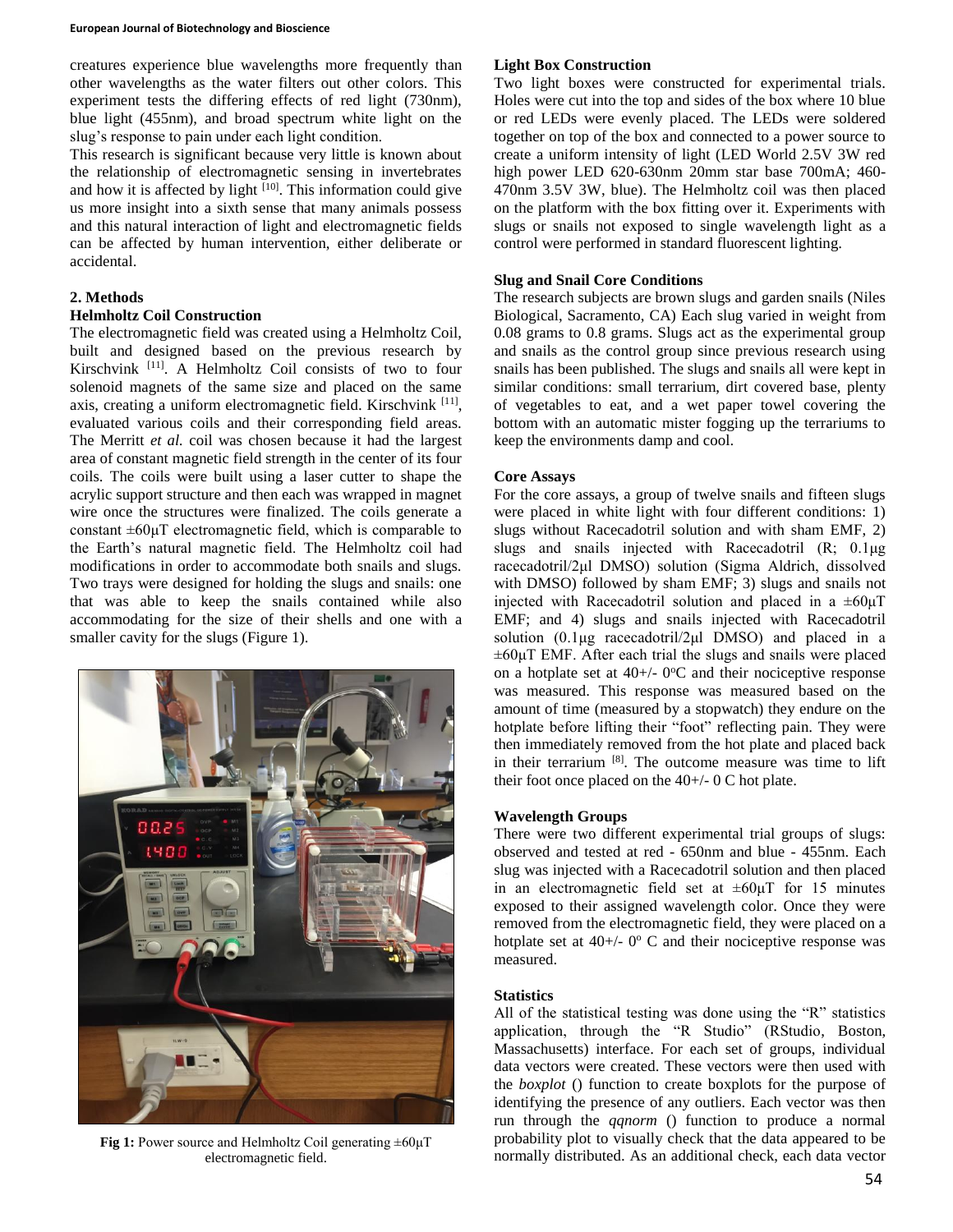#### **European Journal of Biotechnology and Bioscience**

was also run through the *shapiro test* () function to perform a Shapiro-Wilk test of normality. The data vectors for each group were then combined into a data frame. The function *Levene Test* () was then used to perform Levene's test for homogeneity on the groups in the set.

These tests were all performed for the purpose of ensuring that the data met the underlying assumptions for an analysis of variance test. In the case of both sets of slug data, the group variances were found to be non-homogeneous. As a result, an ANOVA test would not be appropriate. Instead, Welch's test is used to compare the group means. This was done in *R* using the function *oneway. Test* (). Finally, pairwise post-hoc testing was completed for the groups in each set by using the *oneway. Test* () function in conjunction with the *apply* () function to produce a table of p-values for each comparison.

#### **3. Results**

Slugs injected with racecadotril (R) and not exposed to EMF took longer to react  $(13.08 + -1.18s)$  to a pain stimulus than slugs injected with racecadotril and exposed to EMF (6.8 +/- 0.43s) (Figure 2). The slugs exposed only to EMF, without injections of racecadotril, had the shortest reaction time (5.2 +/- 0.73s) compared to the slugs tested for their natural reaction to the pain stimulus (10.67  $+/-$  1/19s). Each of the control trials were conducted in white/fluorescent light (Figure 2).

Welch's test on the 4 groups are: One-way analysis of means, not assuming equal variances(F=41.7333, Df 3, Denominator  $df = 23.6672$ ) p<0.05. Pair-wise post-hoc testing revealed all 4 groups were distinct from each of the other  $3 (p < 0.05)$ .



**Fig 2:** The mean amount of time (sec) for each slug group to respond to the pain stimulus under different conditions  $+/-95\%$  Confidence. R = Racecadotril preinjection. EMF = Electromagnetic Field. Compared to no EMF and no R (Group 1), the enkephalin inhibitor increased amount of time to pain response. EMF increased the response to pain, ie. shorten the time to pain response (Group 3 vs 4, and Group 1 vs 3). EMF without R had the shortest time to pain response.

The control trials with the snails using the same groups as the slugs, show very similar results (Figure 3). From this collection, the group with the shortest response to the pain stimulus was was the group with only EMF  $(5.63 +/- 0.77s)$ compared to no EMF and no racecadotril  $(11.25 +/- 1.24s)$ . The second shortest was with racecadotril and EMF, with neither EMF or racecadotril following closely behind (11.25  $+/- 1.24$ s). Finally, the group with only racecadotril (17.13  $+/-$ 

1.7s) had the longest delay before the subjects showed signs of pain.

The results of Welch's test on the 4 groups one-way analysis of means, not assuming equal variances ( $F = 75.548$ , Df = 3, Denominator DF=15.022) p<0.05. Pair-wise post-hoc testing revealed all groups are seen as being different from the others, since the *p*-values are all less than 0.05.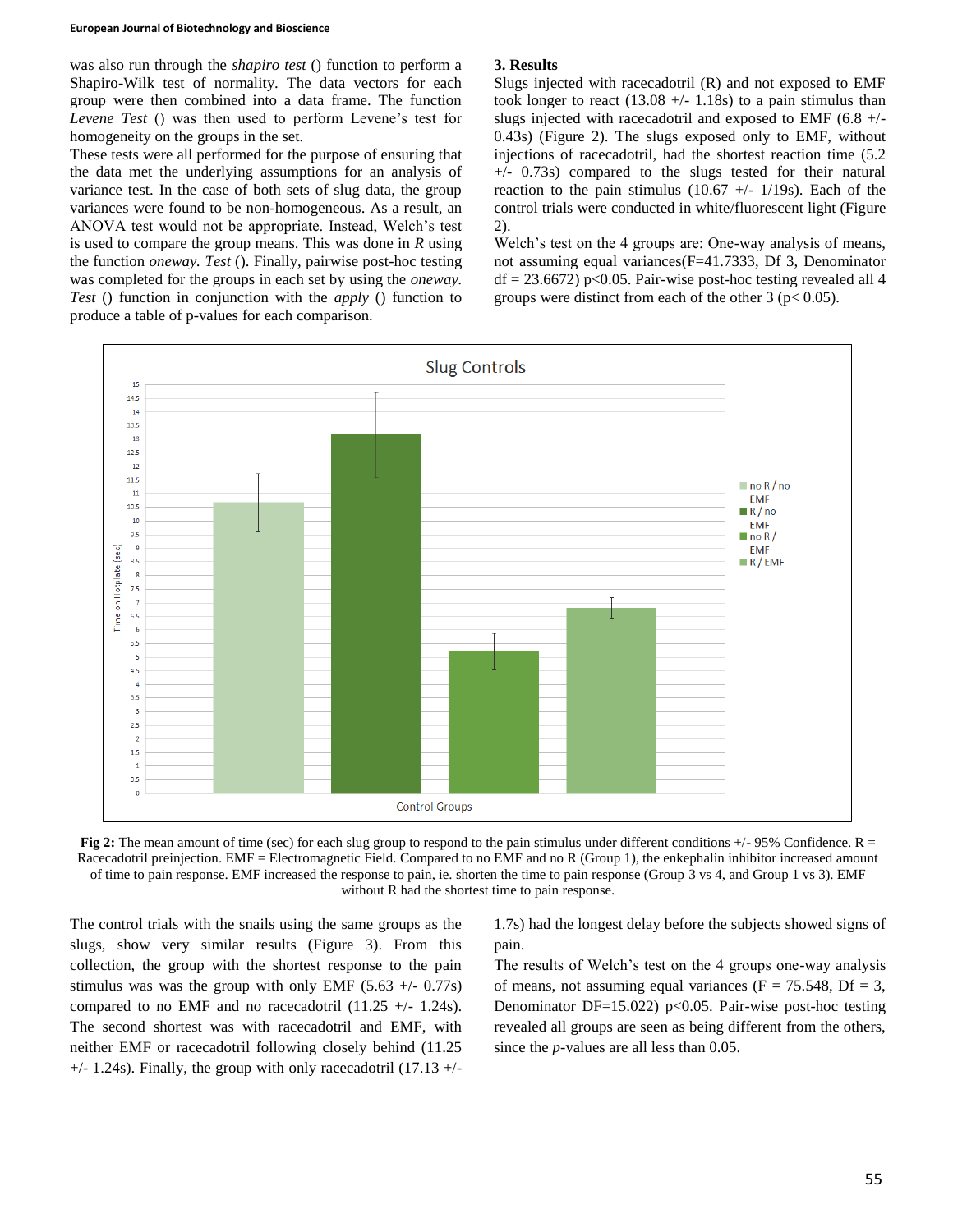

**Fig 3:** the amount of time (sec) it took for each snail group to respond to the pain stimulus under different conditions  $+/-95\%$  Confidence. R = Racecadotril preinjection. EMF = Electromagnetic Field. Compared to no EMF and no R (Group 1), the enkephalin inhibitor, increased the amount of time to pain response (Group 4). EMF increased the response to pain, i.e. Shortened the time to pain response (Group 2 vs 4, and Group 1 vs 3). EMF without R had the shortest time to pain response (Group 3).

When the slugs were placed in the electromagnetic field in the presence of blue light, their reaction to the heat was faster than the control  $(4.24 +/- 0.54 \text{ vs } 6.8 +/- 0.43)$  (Figure 4). When the slugs were placed in the electromagnetic field in the presence of red light, their nociceptive response was delayed significantly  $(11.12 + - 1.02s \text{ vs } 6.8 + - 0.43s)$ .

The results of Welch's test on the 3 groups are one-way analysis of means, not assuming equal variances (F=84.672, Df=2, Denominator df=29.072), p< 0.05. Pair-wise post-hoc testing was performed revealing distinct groups (p<0.05).



**Fig 4:** shows the time recorded (+/- 95% confidence) for each trial's slugs' nociceptive responses after being injected with racecadetril and then placed in the electromagnetic field exposed to different wavelengths of light. In addition, the control most similar to the experimental trial is added as white+R+EMF.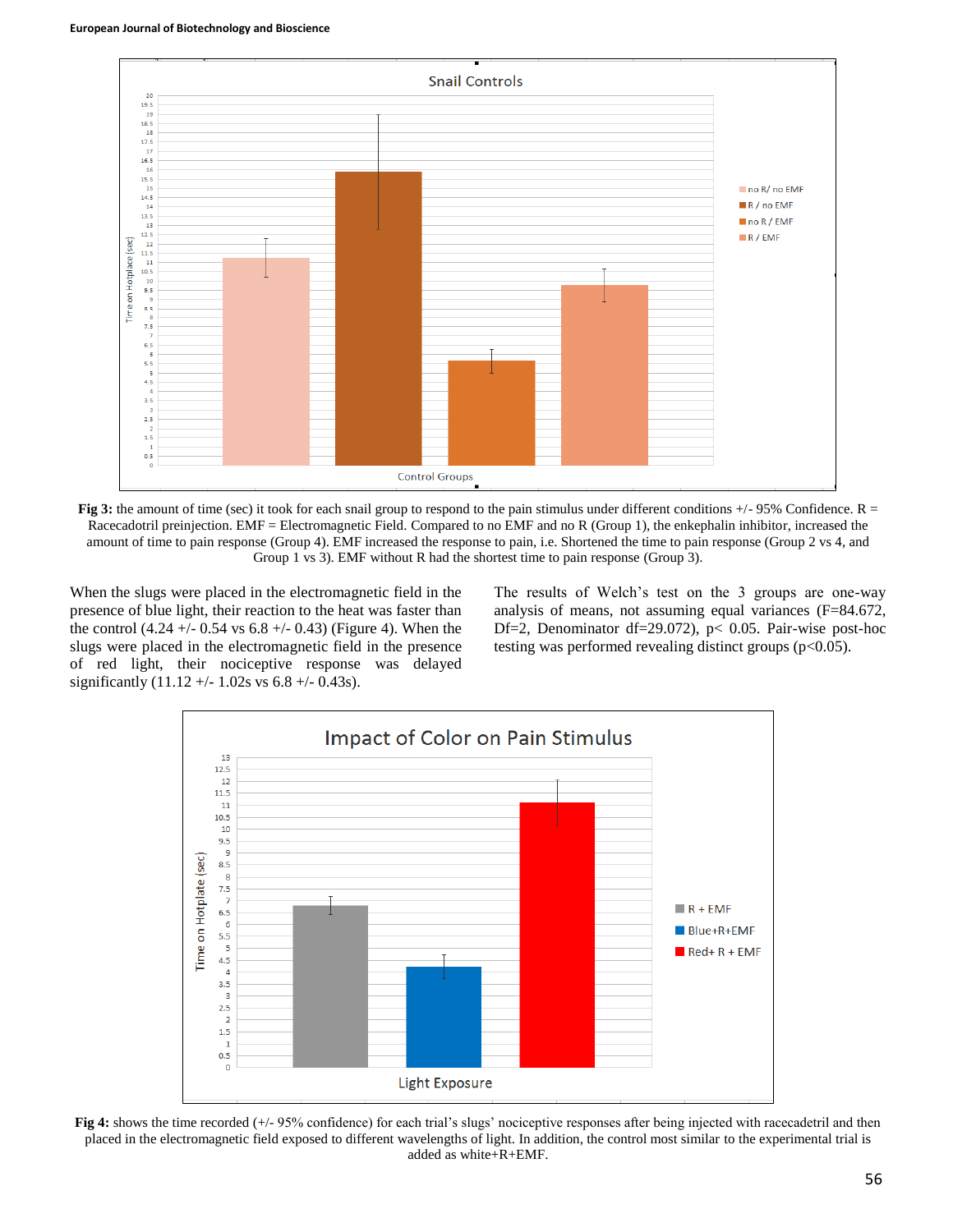# **4. Discussion**

These results demonstrate for the first time that the species, *Arion distinctus,* has an EMF sensing ability. In previous studies e.g.  $[3, 5, 7, 8]$  the electromagnetic sensing ability has been evaluated in a closely related species of snails similar to those evaluated in the current study. Since slugs and snails have a similar evolutionary ancestry, these findings suggest that this sensing ability is also found in an evolutionarily more recent species, garden slugs.

Comparisons of the four slug control groups demonstrate that each group is significantly different from the others. These results demonstrate strong support for an EMF sensing ability in slugs that is largely opiate mediated. This work confirms and repeats - prior research in snails that they, too, have opiate mediated EMF sensing ability  $[3, 5, 7, 8]$ .

This study also demonstrates that blue light appears to heighten the slugs' response to the electromagnetic field (i.e. faster time to demonstrate pain) compared to any other group. The slugs tested in the red light, on the other hand, had a delayed reaction to the hot plate when compared to tests done under control white lighting. The electromagnetic field in white light was associated with the slugs reacting faster to the pain stimulus compared to slower response in red light. These findings extend prior research suggesting the sensingtransduction mechanism of reaction to EMF involves both light and opiate-mediated mechanisms [7].

The slug core assay group using racecadotril and exposed to EMF is the most comparable to the experimental trials exposed to different wavelengths of light since all of those trials contained slugs injected with racecadotril in addition to the electromagnetic field. Each of the experimental trials included racecadotril because the EMF is theorized to nullify the pain-suppressing effects of the racecadotril. For the control group with racecadotril and with the EMF in white light, the average time for the slugs to respond to pain was 6.8 seconds (+/- 0.43 s), whereas for the red light plus EMF it was 11.12 seconds (+/- 1.02s) (Figure 4). The red light could have negated the effects of electromagnetic exposure because the response time to the pain stimulus is close to the response time for the control trial of slugs just injected with racecadotril  $(11.2 +/- 1.02s$  vs  $13.08 +/- 1.18s)$  (Figure 2). Since the blue light demonstrates the slugs' shortest reaction to the hot plate of any group at 4.24 seconds  $(+/- 0.54s)$ , the blue light was found to be the most effective environment for the slugs in order to sense an electromagnetic field.

A limitation in this study is comparing a control group (white light), which was performed somewhat earlier, with later experimental groups (red and blue light), although the standard errors were low and the groups highly significantly different from each other. Certain other factors could have contributed to potential bias in this study. The most important would be the measurement of each slug's or snail's response to the hot plate test following experimental procedures did not have a blinded rater. This could be minimized in future studies using a researcher blinded to the solutions injected or the EMF exposures previously used in each experimental subject.

Several other variables may have affected the results in this study. In previous studies testing the electromagnetic sensing abilities of snails, the Enkephalinase inhibitor used was SCH 34826. In this study racecadotril was used as the Enkephalinase inhibitor SCH 34826 is no longer manufactured. These substances are both Enkephalinase

inhibitors and, in these studies, accomplish the same biological effects. However, since racecadotril is insoluble in water and saline solution it was instead dissolved in DMSO. The DMSO could have had some effect on the slugs' response to the electromagnetic field and/or the hot plate. On the other hand, the core trials with snails reacted similarly to previous studies  $[3, 5, 7, 8]$ . Another factor that may have affected variation in response to the pain stimulus is the difference in the weight of each slug. Slugs varied in weight and some slugs appeared to have higher pain tolerances than others, so their responses to the hotplates could vary. For example, the heaviest slug weighed 0.8 grams while the lightest slug weighted 0.08 grams. The amount of racecadotril absorbed could differ by weight. This potentially increased the variability of the results and could have affected the data collected for certain wavelengths depending on which randomly selected slugs were used for each trial. Future studies could more carefully track the weight of each slug per trial and how this may have affected their response to pain. Another factor previously noted, is the exact angle of snails to the direction of the EMF which was only approximated in this study [8].

Future research addressing the effects of different wavelengths of light on the ability to sense an electromagnetic field could consider more wavelengths of light and dark <sup>[7]</sup> in order to fully understand the photoreceptive qualities of this sensing ability. Furthermore, based on the results of this study, it will be useful to investigate how blue light relates to the electromagnetic abilities of marine animals since many marine animals (such as sharks) have electromagnetic sensing abilities and blue light is the most penetrant in water. The slugs responded best to blue light. Finally, in order to apply this research to supplement environmental change, it would be beneficial to see how light pollution, as a whole and of different wavelengths of light, affect animal's electromagnetic sensing abilities in different regions of the world. The effects of artificial light for the benefit of human use could also have unknown and unintended effects.

# **5. Acknowledgement**

This research was supported in full by Archer School for Girls Honors Research program. Special thanks to Mr. Mike Carter for assistance with designing, constructing and testing the Helmholtz Coil used in this project.

# **6. References**

- 1. Johnsen S, Lohmann K. The Physics and Neurobiology of Magnetoreception*.* Nature Reviews/Neuroscience. 2005; 6:703-712.
- 2. Papi F, Luschi P, Limonta P. Orientation-Disturbing Magnetic Treatment Affects the Pigeon Opioid System. J exp. Biol. 1992; 166:169-179.
- 3. Prato FS, Thomas A, Cook C. Extremely Low Frequency Magnetic Fields (ELFMF) and Pain Therapy. Advances in Electromagnetic Fields in Living Systems. 2005; 4:155- 187.
- 4. Kavaliers M, Ossenkopp KP. Opioid systems and magnetic field effects in the land snail, Cepaea nemoralis. Biol. Bull. 1991; 180:301-309.
- 5. Prato FS, Carson J, Ossenkopp K, Kavaliers M. Possible mechanisms by which extremely low frequency magnetic